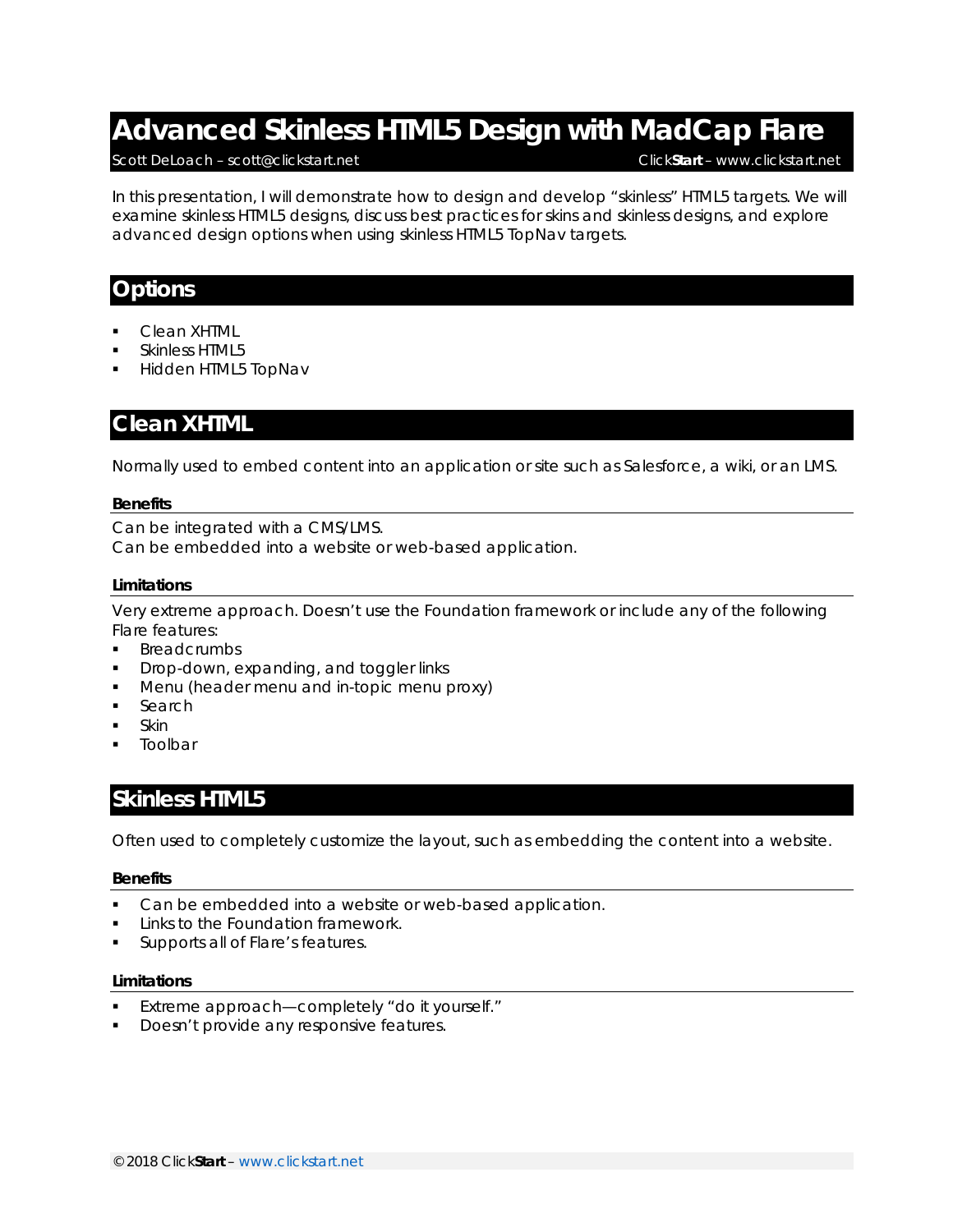# **Skinless or "Hidden" HTML5 TopNav**

Uses a TopNav skin, but the header/banner and its content (logo, menu, and search) are either hidden or extensively modified using JS and CSS.

#### **Benefits**

- Uses Foundation, including the responsive features (unless they're also hidden/disabled).
- Supports all of Flare's features.
- Can format the skin elements using the topics' stylesheet.

#### **Limitations**

- Still includes the header, even if it's empty or not used.
- **Must use MadCap's built-in style classes/IDs, which could change.**
- Requires at least an intermediate knowledge of CSS.

## **Element formatting**

### **TopNav logo (not included in skinless targets)**

div.logo-wrapper a.logo

#### **TopNav menu (not included in skinless targets)**

div.navigation-wrapper ul.navigation li.has-children ul.sub-menu li.tree-node-leaf

a.selected

#### **Menu proxy (in-topic)**

ul.menu.mc-component li.has-children ul.sub-menu li.tree-node-leaf

a.selected

#### **Search proxy**

div.nav-search-wrapper div.nav-search-row form.search div.search-bar input.search-field div.search-filter-wrapper div.search-submit-wrapper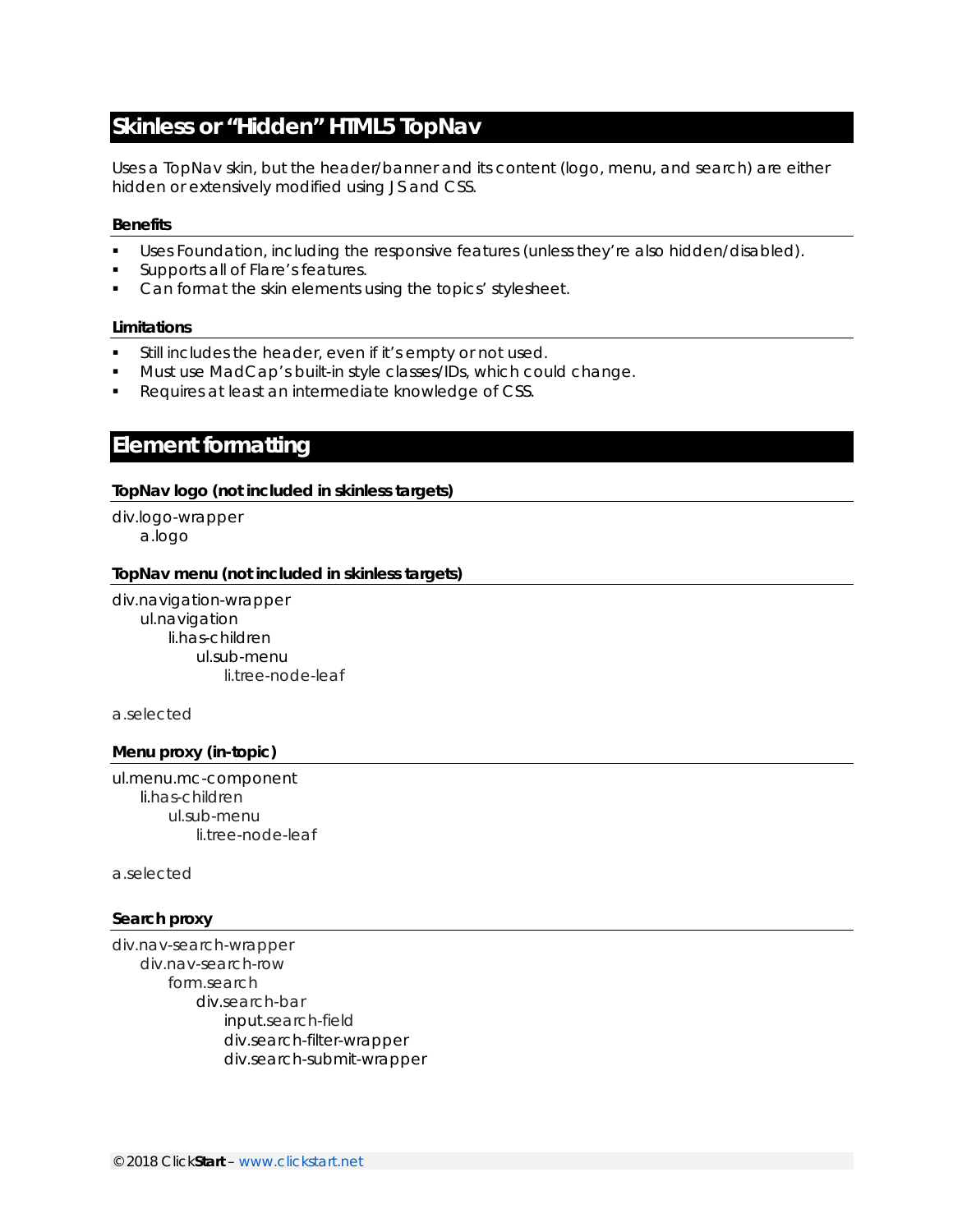#### **Toolbar proxy**

div.buttons.mc-component

div.button-group-container-left

button.button.*name-of-button* (e.g. previous-topic-button)

## **Examples**

#### **Bomgar**

www.bomgar.com/docs

#### **CloudShell**

help.quali.com

#### **OverDrive**

help.overdrive.com/customer/en/portal/articles

#### **Power Reviews**

help.powerreviews.com

#### **Sage**

desktophelp.sage.co.uk/sage200/sage200standard

#### **SMART**

support.smarttech.com/en/software/smart-notebook/smart-notebook-17

#### **Solace**

docs.solace.com

#### **Vodafone**

onenet.vodafone.com/latest/de/en/content/topics/manager/all/manager-getting-started

#### **Flare Showcase**

www.madcapsoftware.com/customers/customer-showcase

## **Sample project**

I have created a sample project to demonstrate sample skinless designs. You can download it at: goo.gl/gTGgvt